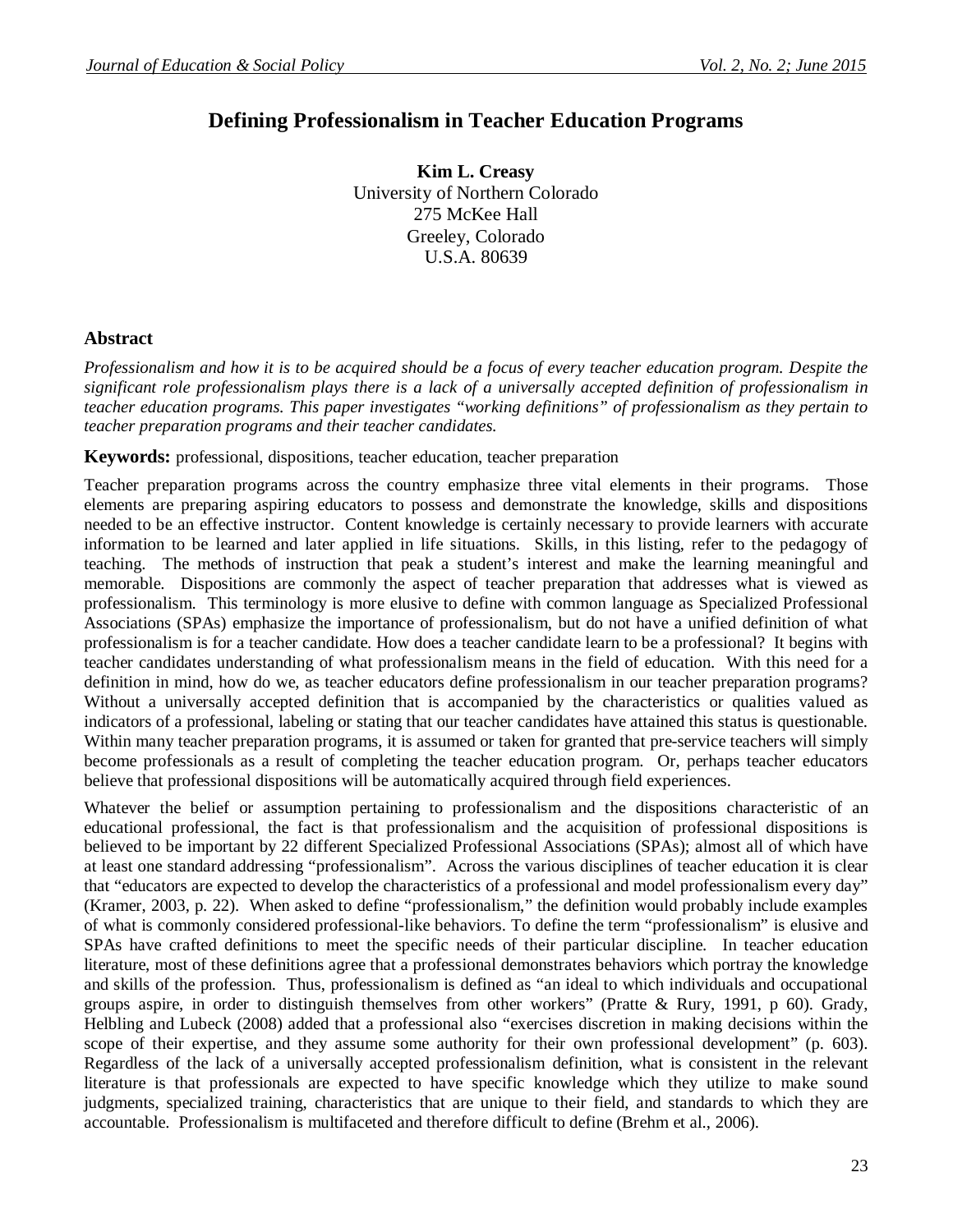Brehm argues that professionalism is divided into the three categories; 1) professional parameters, 2) professional behaviors, and 3) professional responsibilities. Professional parameters focuses on the legal and ethical issues to which a professional must adhere such as the local, state, and federal laws pertaining to educational and

instructional issues (i.e., American with Disabilities Act, No Child Left Behind, Child Maltreatment, etc.) or Code of Professional Conduct delineated by state boards of education or SPAs. Professional behaviors are observable actions that demonstrate the individual's appropriate behaviors such as: maintaining appropriate relationships with students, parents, and colleagues; modeling of the appearance and attitudes of a professional; and promptness. Professional responsibilities for a teacher would include demonstrating responsibility to the profession, students, the school district, the community. Examples of professional responsibility would include becoming an active member of one's professional association, volunteering for school or community functions and attending school events. When defining professionalism, Brown and Ferrill (2009) emphasized the importance of identifying the unique characteristics of one's profession and how it differs from others. What are the dispositions of a professional? It is important to note that Katz and Raths' definition includes a summary of actions that can be observed or documented through the use of behavioral observations. Many of these dispositions are what Brehm and colleagues (2006) referred to as professional behaviors (e.g., maintaining appropriate relationships, acceptable appearance and attitudes such as a belief that all students can learn).

The importance of professionalism and exhibiting the dispositions associated with that of a professional can be conveyed both overtly and covertly. Overtly, the program can explain to the students what the programmatic expectations are for each person upon admission to the program, and then address how these expectations will be assessed throughout the curriculum. When considering professionalism in teacher preparation programs, this author advocates that consideration should be given to The Framework for Teaching (Danielson, 2013). This set of research-based components of instruction is aligned to the Interstate Teacher Assessment and Support Consortium (InTASC) standards. Particular focus should be given for this defining of professionalism in teacher education programs to Domain 4: Professional Responsibilities. Included in this domain are the subsets of 4a. Reflecting on Teaching; 4b.Maintaining Accurate Records; 4c.Communicating with Families; 4d.Participating in the Professional Community; 4e.Growing and Developing Professionally; and 4f.Showing Professionalism. These components are further broken down into "indicators" of the fulfillment of professional responsibilities. One institution of higher learning has adapted these indicators to more readily fit, not the professional responsibilities of teachers, but the professional responsibilities of teacher candidates. This institution, Slippery Rock University of Pennsylvania, shows in their Student Teaching Handbook (2015) under Slippery Rock University, Framework for Teaching, Domain 4 Professional Responsibilities the following modifications of Danielson's indicators:

#### **Domain 4: Professional Responsibility**

Components:

# **4a: Reflecting on Teaching**

- $\Box$  articulates an understanding of lessons' goals and objectives
- $\square$  states the strengths and weaknesses of lessons based on data
- $\Box$  analyzes students' participation in terms of content comprehension
- $\Box$  encourages participation from diverse student populations
- $\Box$  writes reflections about lessons and refines subsequent instruction
- $\Box$  accepts feedback and implements recommendations
- $\Box$  develops written plans for improvement

#### **4b: Maintaining Accurate Records**

- $\Box$  records and updates the results of students' assignments
- $\Box$  collects information about students' progress in a systematic manner
- $\Box$  analyzes performance of students with diverse learning styles
- $\Box$  maintains records of non-instructional activities

## **4c: Communicating with Families**

- $\Box$  maintains confidentiality in all situations/settings
- $\Box$  communicates positive information and concerns to parents/caregivers